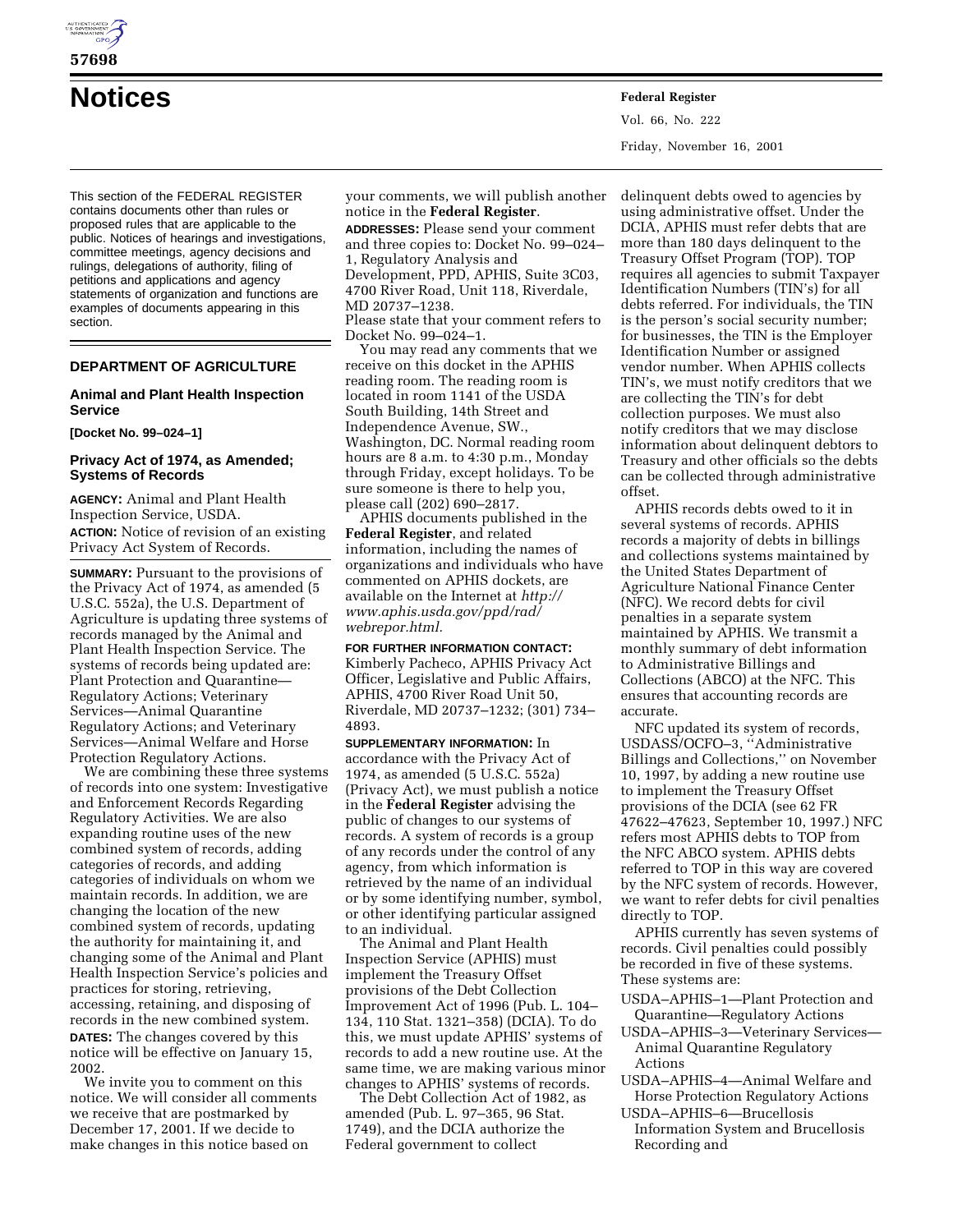## **Reporting System**

USDA–APHIS–8—Veterinary Services— Animal Welfare

These systems of records need to be updated to account for debt records we send to TOP. We are updating three of the systems of records in this notice. The systems of records we are updating are those concerned with investigative and enforcement services. We will update the remaining two systems of records in a later notice.

As part of our update, we are combining USDA–APHIS–1, USDA– APHIS–3, and USDA–APHIS–4 into one system of records. The new combined system of records is known as USDA-APHIS–1—Investigative and Enforcement Records Regarding Regulatory Activities. Combining the systems of records brings all records concerning investigation and enforcement together. In addition, we are adding a new routine use—to refer debts to TOP. In connection with this new use, we are amending the new combined system of records to state that we collect TIN's and maintain data on individuals who are indebted to the Federal government and individuals whose debts are serviced by APHIS. Information includes names, addresses, amounts of indebtedness, amounts of current collections, and amounts of total billings. We are also amending the new combined system of records to state that we collect names of Investigative Enforcement Services investigators assigned to cases. Eventually, these records are transferred to a history file, which can be used to answer questions. We are also adding references to the Investigative and Enforcement Services (IES) Tracking System. The IES Tracking System is a computer database developed by APHIS.

### **Subsequent Notices**

We will consider comments that are received within 60 days of publication of this notice in the **Federal Register**. If we receive any comments, we will publish another notice in the **Federal Register**. The notice will include a discussion of any comments we receive and any amendments we are making to the System of Records as a result of the comments.

### **Report on New System**

A ''Report on New System,'' required by 5 U.S.C. 552a(r), as implemented by Transmittal Memoranda 1 and 3 to OMB Circular A–130, was sent to the Chairman, Committee on Governmental Affairs, United States Senate; the Chairman, Committee on Government Reform and Oversight, House of

Representatives; and the Administrator, Office of Information and Regulatory Affairs, Office of Management and Budget, on November 9, 2001.

Done in Washington, DC, this 4th day of October 2001.

## **Ann M. Veneman,**

*Secretary of Agriculture.*

## **USDA–APHIS–1**

#### **SYSTEM NAME:**

Investigative and Enforcement Records Regarding Regulatory Activities, USDA/APHIS.

## **SYSTEM LOCATION:**

Investigative and Enforcement Services (IES) Program, USDA, APHIS, 4700 River Road, Riverdale, MD 20737– 1232. The electronic and paper files are maintained by IES Offices at headquarters and area offices. Hard copy files from which IES will compile its database will be kept on file at IES, 4700 River Road, Riverdale, MD, 20737– 1232, and at APHIS regional IES offices in Raleigh, NC, and Fort Worth, TX. Addresses for the regional offices may be obtained from the Director, Investigative and Enforcement Services, 4700 River Road, Riverdale, MD, 20737– 1232.

## **CATEGORIES OF INDIVIDUALS COVERED BY THE SYSTEM:**

Violators, alleged violators, and witnesses of violations of plant protection and quarantine laws, animal quarantine laws, and animal welfare and horse protection laws; individuals who have outstanding civil penalties; individuals who are indebted to the Federal Government and whose debts are serviced by the Animal and Plant Health Inspection Service; and IES investigators assigned to cases.

## **CATEGORIES OF RECORDS IN THE SYSTEM:**

The system consists of all paper and electronic investigative files on violators and alleged violators and contains copies of names and addresses, social security numbers or assigned vendor numbers, type of infraction, copies of violation reports, compliance agreements, witness statements, warning notices, Office of General Counsel recommendations to the Department of Justice (DOJ), court disposition documents, complaints, consent decision documents, decisions and orders, and the amount of civil penalties assessed by the Department. The automated Investigative and Enforcement Services Tracking System contains the name and address of each alleged violator, the tracking number assigned to the case, social security number or assigned vendor number,

type of violation, names of witnesses, name of inspector, dates of actions taken, status of case, final decision, dollar amount of penalty, name of investigator, and sanction information.

## **AUTHORITY FOR MAINTENANCE OF THE SYSTEM:**

7 U.S.C. 7701–7772; 21 U.S.C. 101– 105, 111–134, 7 U.S.C. 2131 *et seq.*; 15 U.S.C. 1821 *et seq.*; 31 U.S.C. 3711– 3719; the records in this system are used to issue bills and collect funds due to the Government in compliance with the Debt Collection Act of 1982, Pub.L. 97– 365, 96 Stat. 1749, as amended by Pub.L. 98–167, 97 Stat. 1104, and the Debt Collection Improvement Act of 1996, Pub.L. 104–134, 110 Stat. 1321; and case management information in this system is used to monitor compliance with the Government Performance and Results Act of 1996.

#### **ROUTINE USES OF RECORDS MAINTAINED IN THE SYSTEM, INCLUDING CATEGORIES OF USERS AND THE PURPOSES OF SUCH USES:**

(1) Referral to other Federal, State, local or foreign investigative, prosecuting, or enforcement agencies, when information available indicates a violation or potential violation of law, general statute, particular program statute, rule, regulation or order, whether civil, criminal or regulatory in nature.

(2) Disclosure to the DOJ for use in litigation when: (a) The Agency, or any component thereof; or (b) any employee of the Agency or his or her official capacity where the Department of Justice has agreed to represent the employee; or (c) the United States Government, is a party to litigation or has an interest in such litigation; and by careful review, the Agency determines that the records are both relevant and necessary to the litigation and the use of such records by the DOJ is therefore deemed by the Agency to be for a purpose that is compatible with the purpose for which the records were collected.

(3) Disclosure to a court or adjudicative body in a proceeding when: (a) The Agency or any component thereof; or (b) any employee of the Agency in his or her official capacity; or (c) any employee of the Agency in his or her individual capacity where the Agency has agreed to represent the employee; or (d) the United States Government, is a party to litigation or has an interest in such litigation, and by careful review, the Agency determines that the records are both relevant and necessary to the litigation and the use of such records is therefore deemed by the Agency to be for a purpose that is